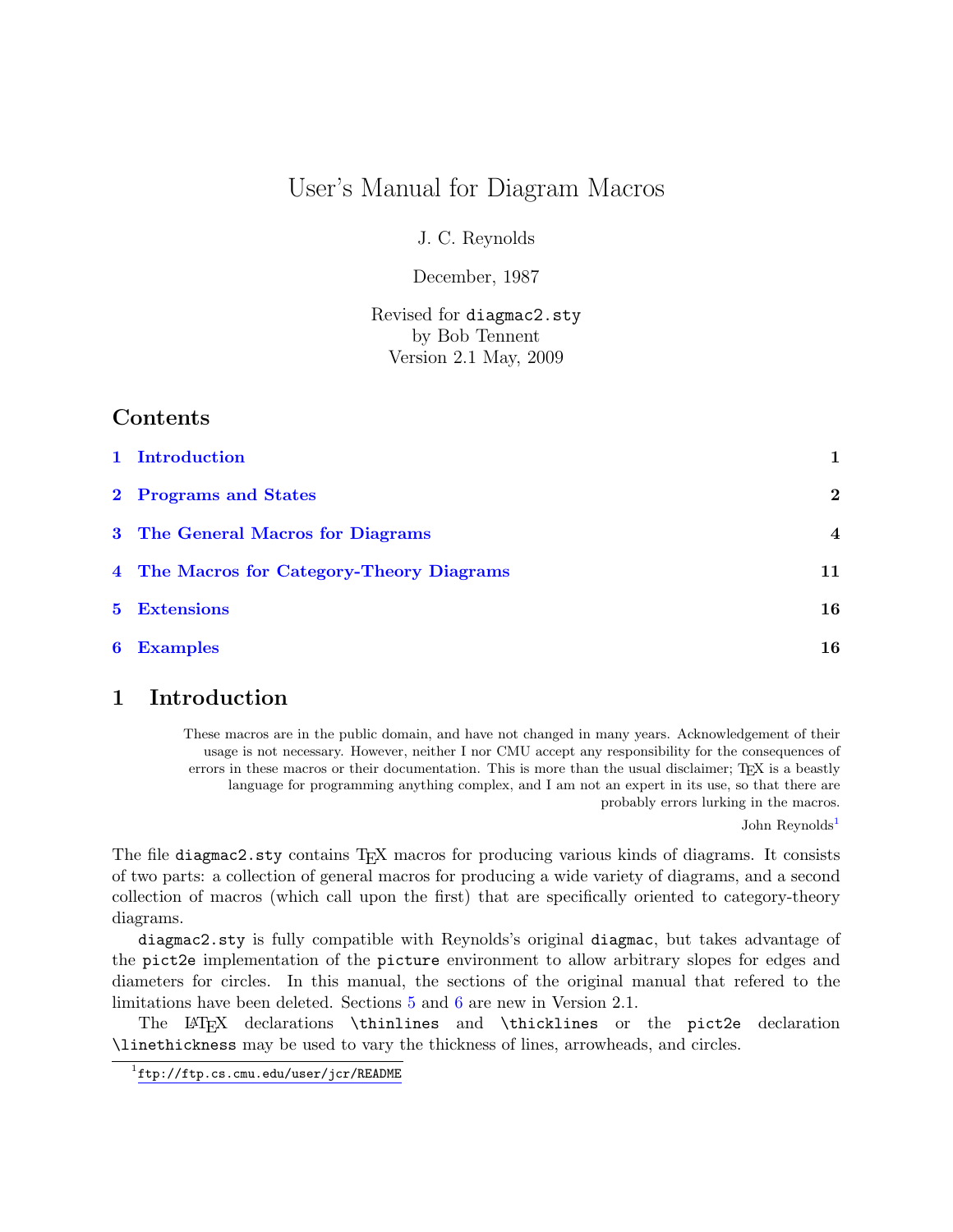## <span id="page-1-0"></span>2 Programs and States

Certain parameters to these macros are "programs." A program is a T<sub>E</sub>X text that does not directly produce any output but causes state changes by calling macros. For example, in LATEX, the text read in picture mode, i.e. the text between \begin{picture} and \end{picture} commands, is a program that causes state changes by calling the macro \put. (Internally, such macros cause state changes by assigning to hidden registers and redefining hidden control symbols. As a consequence, a program cannot call state-changing macros within a group.)

The diagram-producing macros use two kinds of program, called diagram programs and expression programs. The state manipulated by a diagram program, called a diagram state, is a plane containing symbols, lines, and circles. Locations on this plane are specified by an  $x, y$ -coordinate system, in which  $x$  specifies horizontal distance, with increasing values to the right, and  $y$  specifies vertical distance, with increasing values upwards. The diagram state also contains a "vertex list," which is a list of points (i.e.  $x, y$ -coordinate pairs) paired with polygonal regions called "shadows."

The diagram state may also contain a "current edge," which is a (perhaps invisible) directed line segment. When the current edge is defined, it is determined by four dimension registers:

- $\xstar$ : the x-coordinate of the start point
- \ystart: the y-coordinate of the start point
- \xend: the x-coordinate of the end point
- \vend: the y-coordinate of the end point,

and two number registers:

- $\xrightarrow{\text{rslope: the } x\text{-component of the slope}}$
- $\text{V}\text{slope}:$  the y-component of the slope

giving the slope of the edge, reduced to lowest terms. A diagram program may refer to any of these quantities, and may also alter the dimension registers explicitly (as well as by calling diagram macros), providing this alteration preserves the slope of the edge.

The state manipulated by an expression program, called an expression state, is also a plane, containing an expression and other symbols, etc., upon which is imposed an  $x, y$ -coordinate system. This state contains an invisible "current rectangle," determined by the four dimension registers:

- **\lexpr:** the x-coordinate of the left side
- **\rexpr:** the x-coordinate of the right side
- **\texpr:** the *y*-coordinate of the top
- $\bullet$  \bexpr: the y-coordinate of the bottom,

and a "center point," determined by the two dimension registers:

- $\xarrow{\text{vector}}$ : the *x*-coordinate of the center point
- \venter: the y-coordinate of the center point.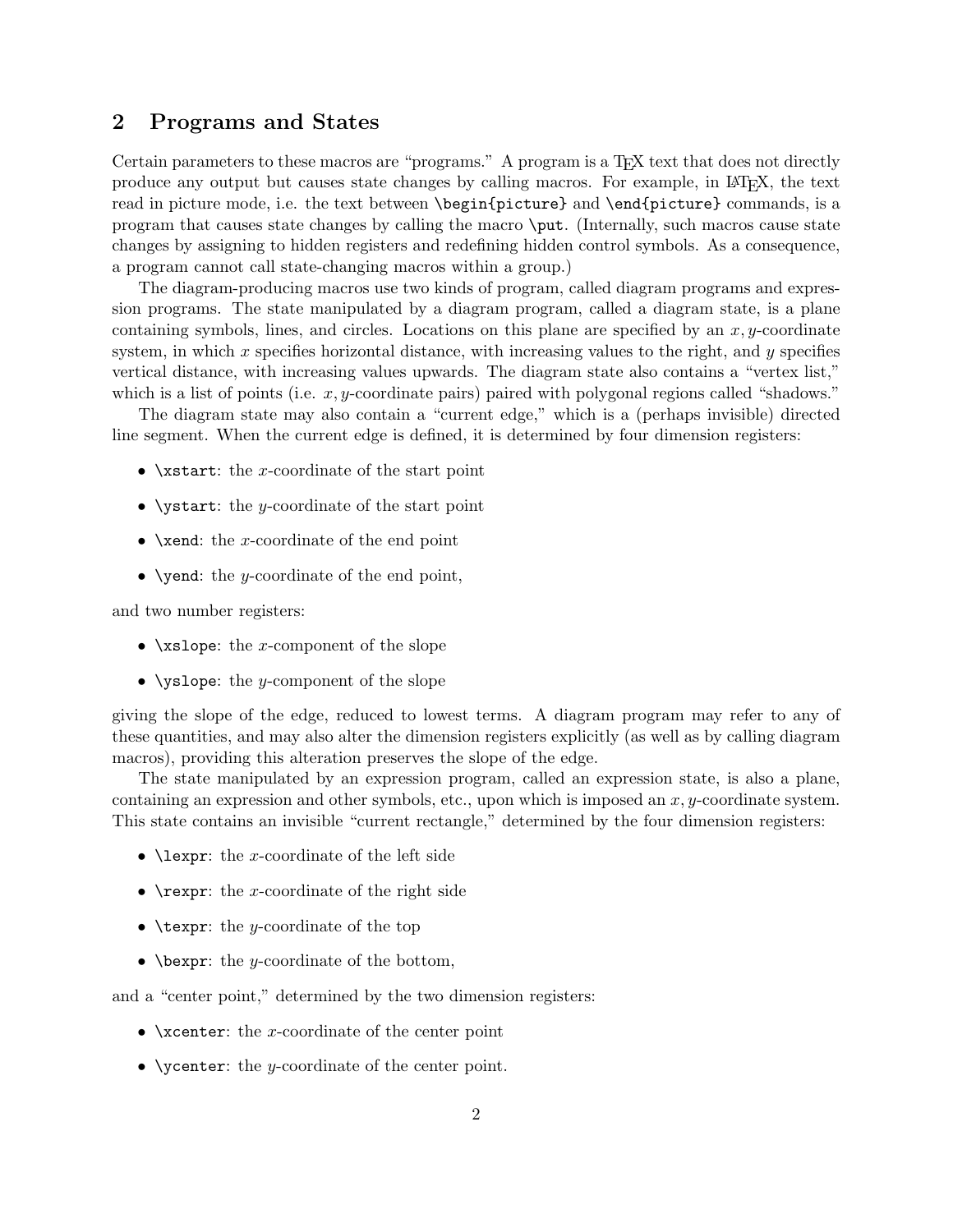An expression program may refer to or alter these six dimension registers explicitly (as well as by calling various macros).

The expression state may also contain a (perhaps invisible) polygon called the "current shadow," and a (perhaps invisible) circle called the "current circle." When the current circle is defined, it is determined by three dimension registers:

- \dcircle: the diameter
- $\xrightleftharpoonup$   $\arrows$   $\therefore$   $\therefore$   $\therefore$   $\therefore$   $\therefore$   $\therefore$   $\therefore$   $\therefore$   $\therefore$   $\therefore$   $\therefore$   $\therefore$   $\therefore$   $\therefore$   $\therefore$   $\therefore$   $\therefore$   $\therefore$   $\therefore$   $\therefore$   $\therefore$   $\therefore$   $\therefore$   $\therefore$   $\therefore$   $\therefore$   $\therefore$   $\therefore$   $\therefore$   $\therefore$   $\therefore$   $\therefore$   $\therefore$   $\therefore$
- \vircle: the y-coordinate of the center.

An expression program may refer to or alter these three dimension registers explicitly (as well as by calling various macros).

The qualification "perhaps invisible" is meant to indicate that the position, shape, and size of edges, shadows, and circles are established by one group of macros (e.g. \setedge, \rect, \octagon, \setcircle), but that these entities are actually drawn, i.e. made to appear on the plane of the diagram or expression state, by another group of macros (e.g. \drawsolidedge, \outline, \drawcircle).

In calls of the diagram macros, a coordinate is sometimes specified by a dimension, but often it is specified by a number (i.e. integer) that gives the coordinate as a multiple of the dimension that is the meaning of the control symbol \diagramunit. This control symbol is defined to be 1pt, but the user may redefine it to be some other dimension, either in his main program or at the beginning of a diagram program.

In addition to the control symbols discussed in this description, this collection of macros defines a large number of control symbols that are normally no concern of the user. To avoid the accidental redefinition of these symbols by the user, they are all given names beginning with  $\zeta$ z.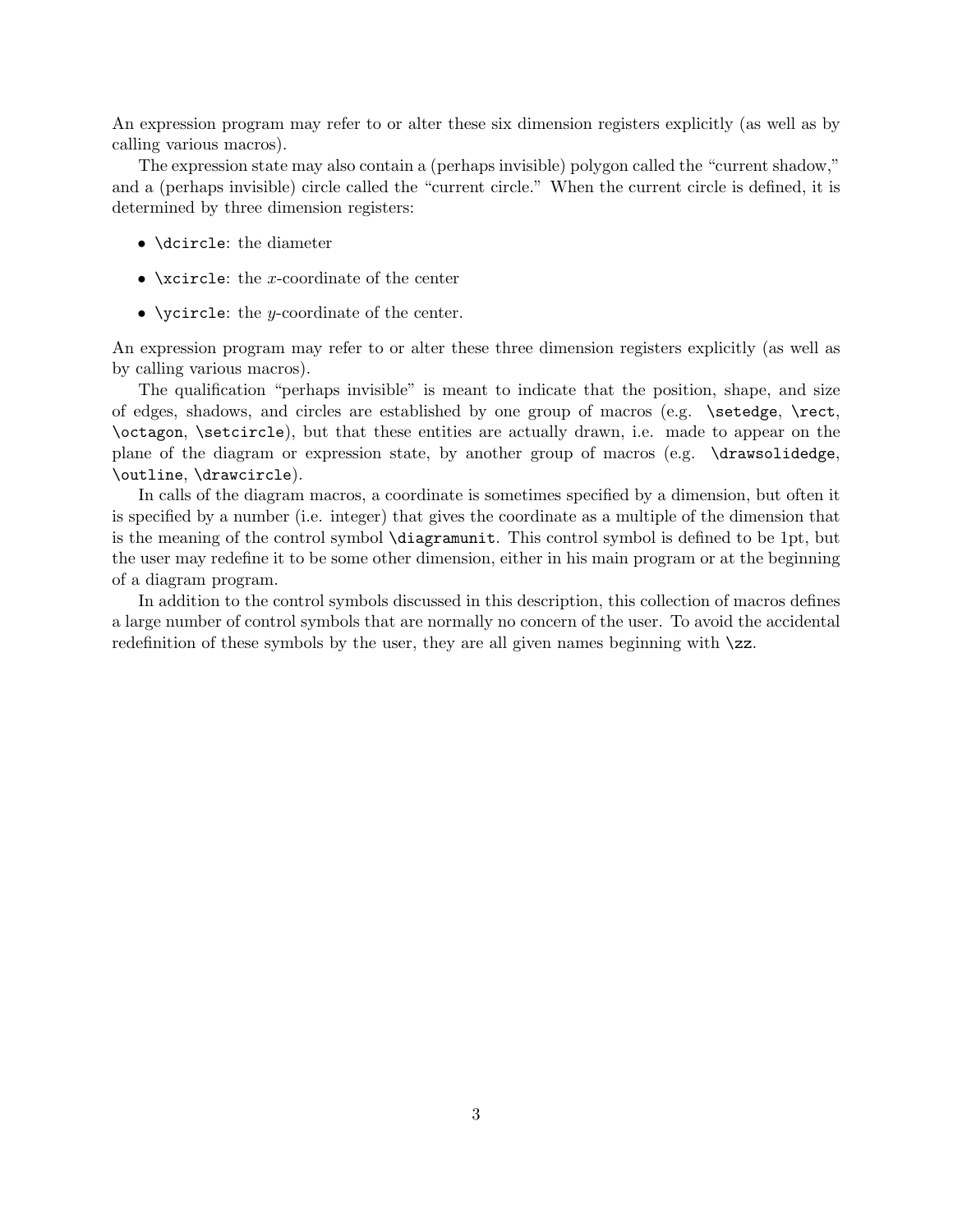## <span id="page-3-0"></span>3 The General Macros for Diagrams

We now describe the general macros for drawing diagrams. The main level macro is

#### \diagram{<diagram program>}

It executes the diagram program that is its only parameter, and then issues the final state produced by this program as a horizontal box whose height, width, and depth are just enough to enclose all of the symbols and lines in this state, plus the origin  $(0,0)$  of the coordinate system. The height (depth) will be the distance from the horizontal line  $y = 0$  to the highest (lowest) extent of any symbol or line.

Within a diagram program, one can call the following macros:

### \vertex<number:x-coord>,<number:y-coord>: {<balanced mathematical text>}{<expression program>}

 $\text{vertex sets the }i\text{balanced mathematical text}$  in math mode, with text style, and creates an expression state containing the resulting expression, with the current rectangle just enclosing the expression. The center point is placed midway between the left and right sides of the current rectangle, at a height above the baseline of the expression given by the control symbol **\centerheight**, which is defined to be 3pt. (The effect is to place the center point on the axis of the expression. However, the user may need to change the definition of **\centerheight** if he is using unusual fonts or script style.) The reference point of the expression will lie at the origin of the coordinate system.

Next, \vertex executes the <expression program> to modify the expression state. Then the material in the expression state is placed in the current diagram state, at a position so that the center point lies at the point  $\langle$ number:x-coord>, $\langle$ number:y-coord>. Finally, if the expression state contains a current shadow, the point  $\langle$ number:x-coord>, $\langle$ number:y-coord> is paired with the shadow and placed on the vertex list.

```
\place<number:x-coord>,<number:y-coord>:
    {<balanced mathematical text>}{<expression program>}
```

```
\placed{<dimen:x-coord>}{<dimen:y-coord>}
    {<balanced mathematical text>}{<expression program>}
```
\place behaves the same way as \vertex, except that nothing is placed on the vertex list. \placed behaves the same way as \place, except that the coordinates at which the center point is placed are expressed by dimensions rather than numbers.

```
\setedge<number:x-start-coord>,<number:y-start-coord>,
    <number:x-end-coord>,<number:y-end-coord>:
```
\setedge makes the current edge a directed line segment from the point "start" given by its first two parameters to the point "end" given by its last two parameters. This line segment is invisible (until it is drawn by one of the macros discussed below).

\setedge also examines the vertex list to obtain any shadows that have been associated with the start or end points by prior executions of \vertex.

\shiftedge{<dimen:length>}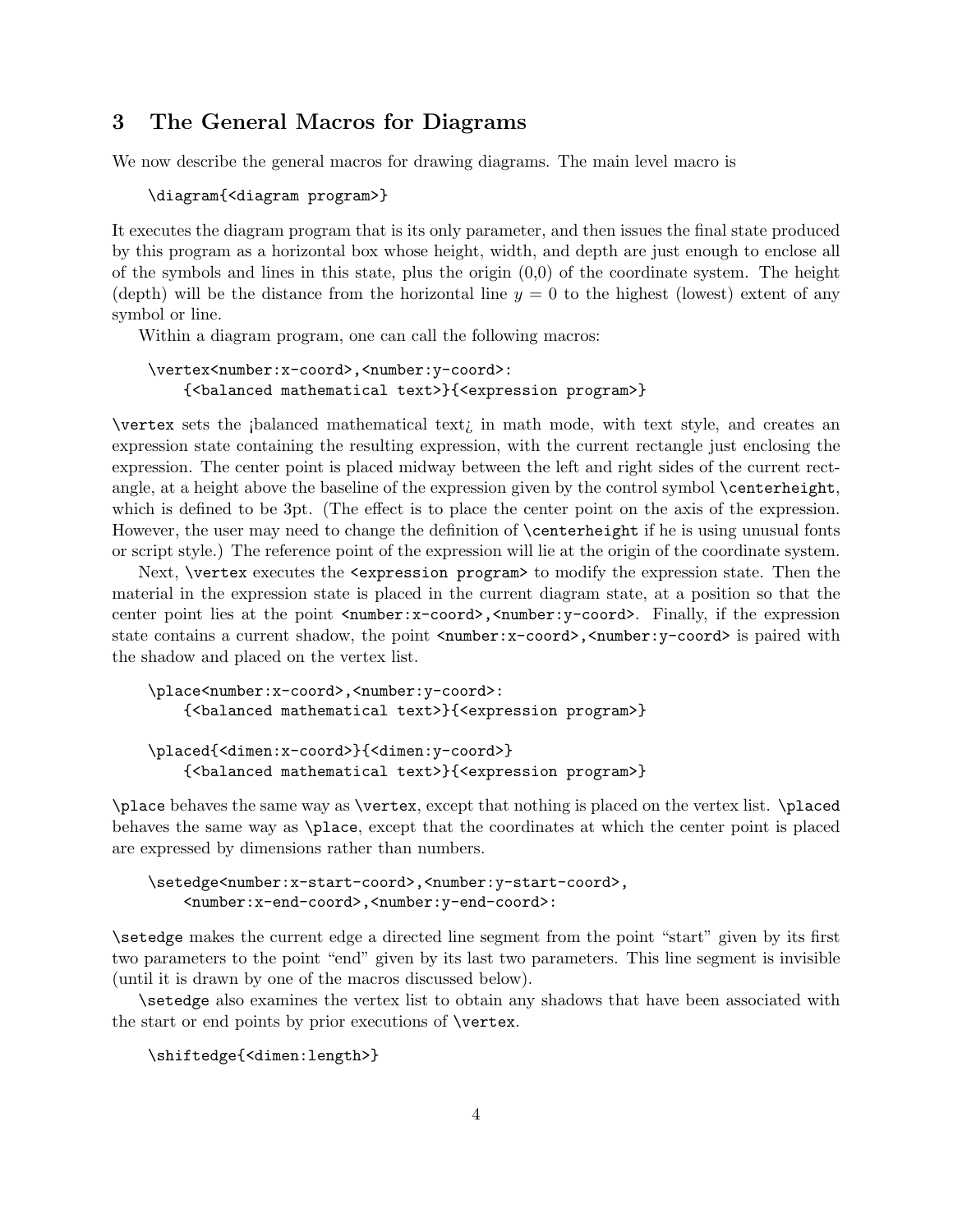\shiftedge displaces the current edge by a vector whose length is determined by the <dimen:length> parameter, and whose direction is obtained by rotating the current edge 90 degrees counterclockwise.

#### \shadeedge

\shadeedge changes the extent of the current edge, without displacing or rotating it, to exclude the portions of the edge lying within shadows associated with its start and end points. If the execution of \setedge that established the current edge found a shadow associated with the start point, then \shadedge will shorten (or conceivably lengthen) the current edge so that its start point lies on the boundary of the shadow. (If this is not possible, the start point will be adjusted to be as close as possible to the shadow.) The end point is adjusted similarly.

#### \drawsolidedge

\drawsolidedge draws the current edge as a solid line.

#### \drawdashedge{<dimen:length>}{<dimen:length>}{<number>}{<number>}

\drawdashedge draws the current edge as a dashed line. The dashed line will always begin and end with a dash. The number of dashes will be as large as possible subject to the constraint that, if one or more blanks occur, the dashes will be at least as long as the first parameter and the blanks will be at least as long as the second parameter. If one or more blanks occur, the excess length of the dashes and of the blanks will be proportional to the third and fourth parameters respectively. The first two parameters must be positive dimensions, and the last two parameters must be nonnegative numbers whose sum is positive.

#### \drawdotedge{<dimen:length>}{<1 or 0>}

\drawdotedge draws the current edge as a dotted line. The number of dots will be the largest number such that the distance between dots is at least as large as the first parameter, which must be a positive dimension. A dot will always appear at the start point, and will appear at the end point if the second parameter is 1. If the second parameter is 0 then the final dot will be omitted.

#### \drawedgehead{<number:0 to 100>}{<1 or 0>}{<1 or 0>}

\drawedgehead draws an arrowhead on the current edge at a distance from the start point of p times the length of the edge, where  $p$  is the first parameter divided by 100. The arrowhead will point to the end point if the second parameter is 1, or to the start point if the second parameter is 0. If the third parameter is 1, the arrowhead will be advanced towards its tip by the value of the control symbol \edgeheaddisp, which is defined to be 4pt, but may be redefined by the user.

```
\abutleft<number:y-coord>:
    {<balanced mathematical text>}{<expression program>}
\abutright<number:y-coord>:
    {<balanced mathematical text>}{<expression program>}
\abutbelow<number:x-coord>:
    {<balanced mathematical text>}{<expression program>}
\abutabove<number:x-coord>:
    {<balanced mathematical text>}{<expression program>}
```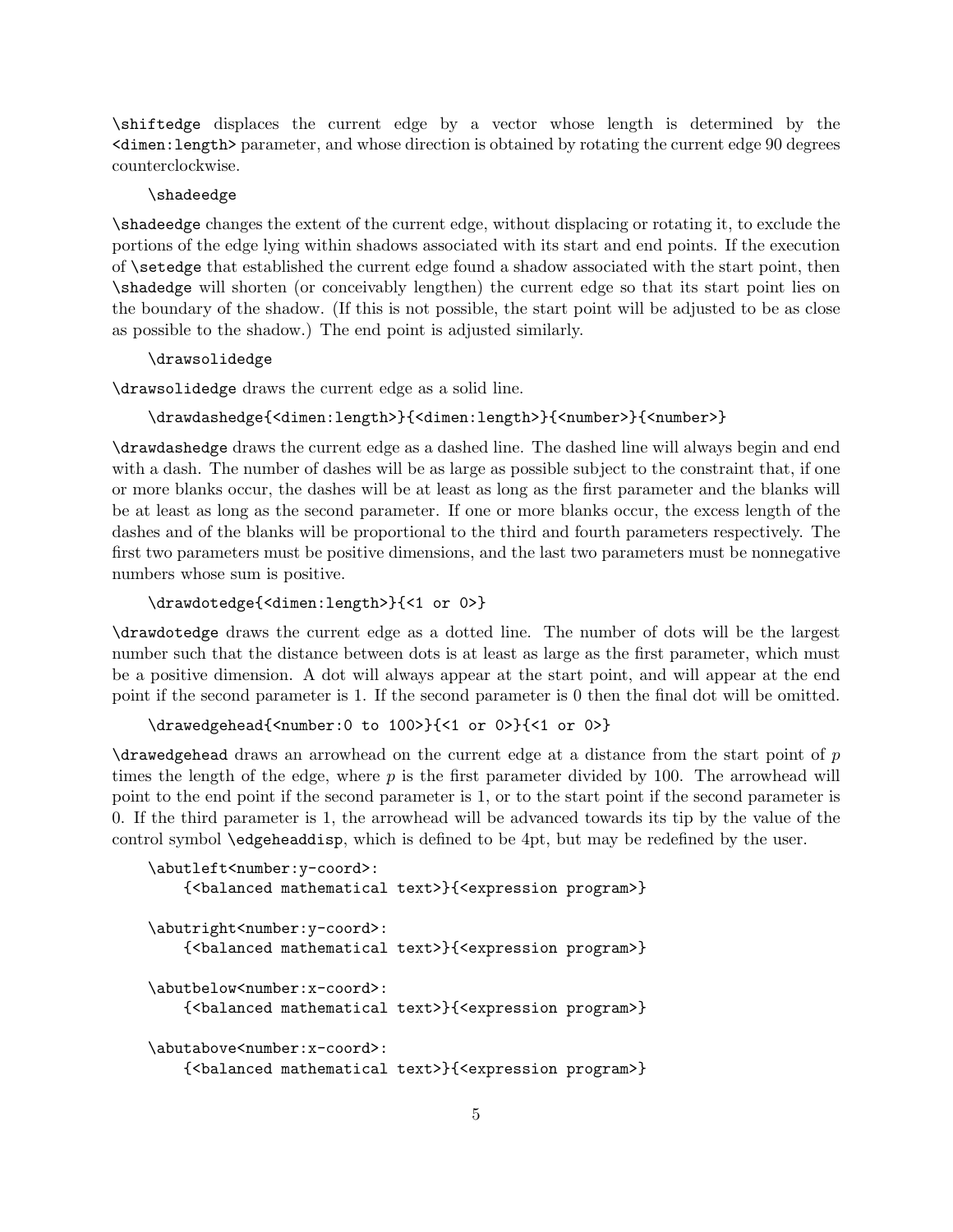Each of these macros uses the <balanced mathematical text> to initialize an expression state (in the same way as \vertex) and then executes the <expression program>, which must establish a shadow. The material in the expression state is then placed in the diagram state, at a location such that the shadow touches the current edge (or its extension as an infinite line), and lies to the left (or to the right, below, or above, as determined by the macro name). For \abutleft and \abutright, which must not be used when the current edge is horizontal, the first parameter gives the y-coordinate of the point at which the center point is to be located. For  $\alpha$  abutbelow and \abutabove, which must not be used when the current edge is vertical, the first parameter gives the x-coordinate.

```
\abutleftd{<dimen:y-coord>}
    {<balanced mathematical text>}{<expression program>}
\abutrightd{<dimen:y-coord>}
    {<balanced mathematical text>}{<expression program>}
\abutbelowd{<dimen:x-coord>}
    {<balanced mathematical text>}{<expression program>}
\abutaboved{<dimen:x-coord>}
    {<balanced mathematical text>}{<expression program>}
```
Each of these macros behaves the same way as its cousin, described above, except that the first parameter is a dimension instead of a number.

Within an expression program, one can call the following macros:

```
\leftghost{<balanced mathematical text>}
```

```
\rightghost{<balanced mathematical text>}
```
These macros change \xcenter (the x-coordinate of the center point). The <balanced mathematical text> is set in an hbox, using math mode, text style, which is ignored except for its width. \leftghost sets \xcenter to the left of the current rectangle plus half the width of the hbox.  $\rightarrow$  sets  $\xcenter$  to the right of the current rectangle minus half the width of the hbox. The effect is to place the "ghost expression" (invisibly) within the current rectangle at the left or right side, and to move the center point horizontally to the midpoint of the ghost expression.

```
\border{<dimen:x-length>}{<dimen:y-length>}
\borderto{<dimen:x-length>}{<dimen:y-length>}
```
\symmetrize

These macros enlarge the current rectangle. \border moves the left and right sides outwards by its first parameter, and raises the top and lowers the bottom by its second parameter. (If either parameter is negative, the rectangle will contract.) \borderto enlarges the current rectangle so that its width is at least the first parameter and its height (including depth) is at least the second parameter. (Equal amounts will be added at the left and right, and at the top and bottom.)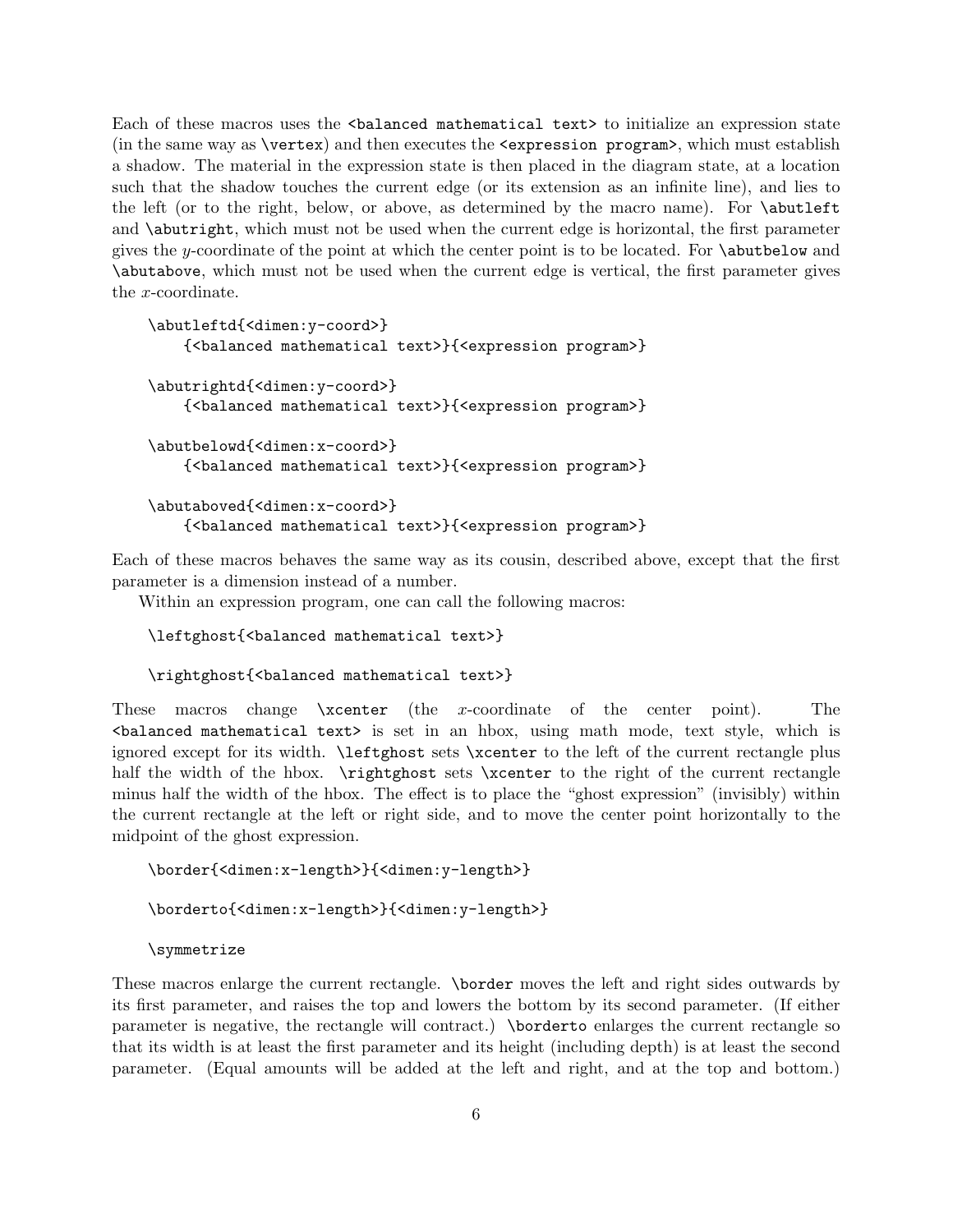\symmetrize raises the top or lowers the bottom so that they are equally distant from the center point.

```
\place<number:x-coord>,<number:y-coord>:
    {<balanced mathematical text>}{<expression program>}
\placed{<dimen:x-coord>}{<dimen:y-coord>}
    {<balanced mathematical text>}{<expression program>}
```
These macros can be called from expression programs as well as diagram programs. They have no effect on the current rectangle or center point.

\rect

\rect defines the current shadow to be the current rectangle.

\hexagon

\hexagon defines the current shadow to be a hexagon with two horizontal sides identical with the top and bottom of the current rectangle, and four sides of slope  $(+ \text{ or } -1), (+ \text{ or } -2).$ 

\octagon{<dimen:length>}

\octagon defines the current shadow to be an octagon inscribed in the current rectangle. The horizontal sides and vertical sides are shorter than those of the current rectangle by twice the parameter, and the remaining sides have slope  $(+ \text{ or } -1), (+ \text{ or } -1).$ 

\diamond

\diamond defines the current shadow to be a square, just large enough to enclose the current rectangle, whose sides have slope  $(+ \text{ or } -1)$ ,  $(+ \text{ or } -1)$ .

\rorect{<dimen:diameter>}{<1 or 0>}{<1 or 0>}

\rorect defines the current shadow to be a rectangle with rounded (i.e. quarter-circle) corners. The diameter of the corners is determined as follows.

- <span id="page-6-0"></span>1. Take the maximum of:
	- (a) the first parameter;
	- (b) if the second parameter is 1, then the width of the current rectangle, else 0;
	- (c) if the third parameter is 1, then the height of the current rectangle, else 0.
- 2. Take the diameter of the smallest printable circle larger or equal to  $(1)$ , or if no such printable circle exists, take the diameter of the largest printable circle.

The shadow is then the smallest rounded rectangle with corners of this diameter such that the corresponding true (unrounded) rectangle encloses the current rectangle.

The effect (if there is a sufficiently large printable circle) is to produce: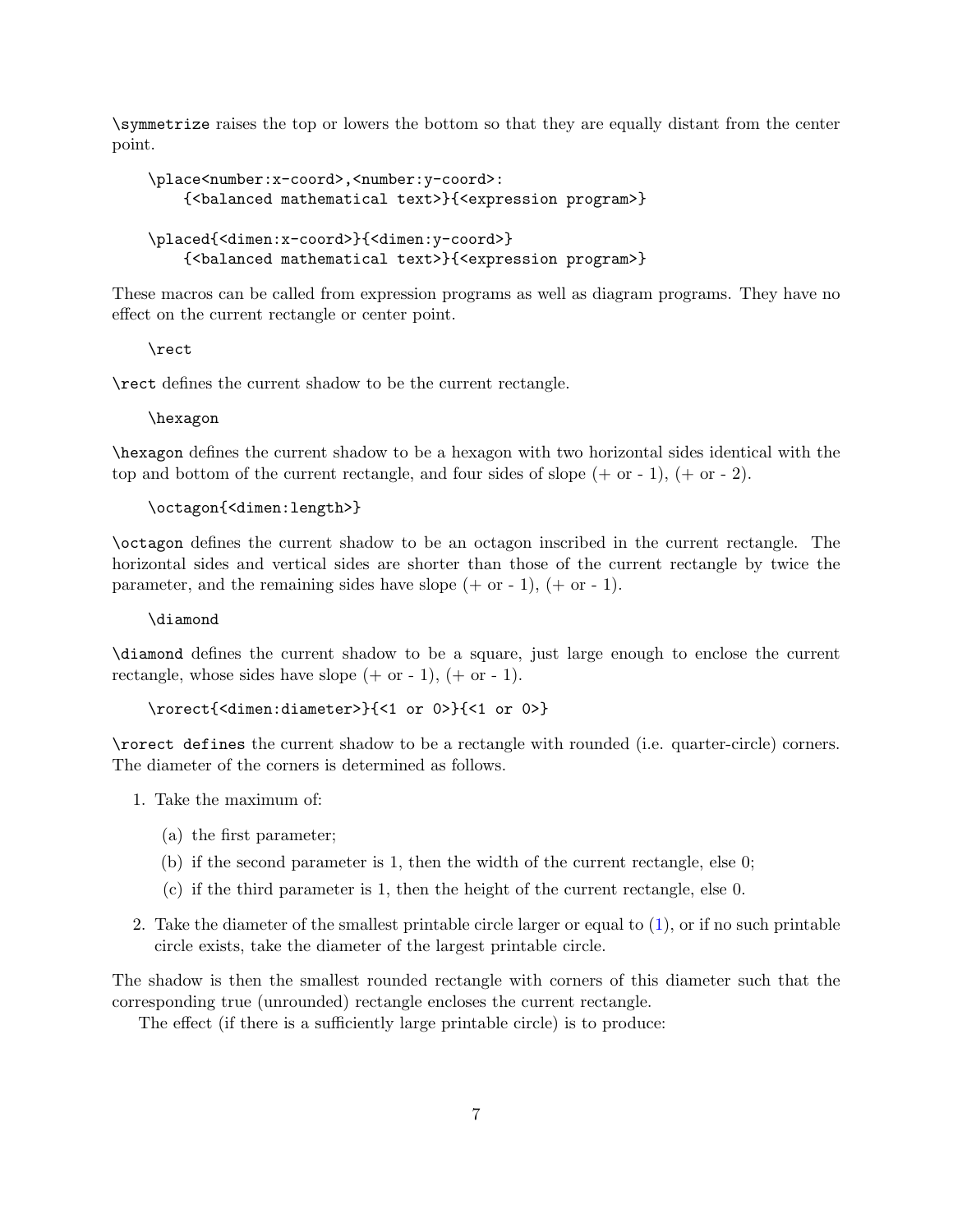|                     | if the 2nd parameter is and the 3rd parameter is |
|---------------------|--------------------------------------------------|
| a rounded rectangle |                                                  |
| a vertical oblong   |                                                  |
| a horizontal oblong |                                                  |
| a circle            |                                                  |

If the shadow is drawn (using \outline, as described below) its shape will be the rounded rectangle just described. However, if the shadow is used to shade an edge or to abut an expression to an edge or circle, then a slight fudge occurs: the shadow is taken to be the smallest octagon (with the same shape as that produced by **\ctagon**) enclosing the specified rounded rectangle.

### \outline

\outline draws the current shadow.

### \setcircle{<dimen:diameter>}{<dimen:x-coord>}{<dimen:y-coord>}

\setcircle defines the current circle to have a diameter given by the first parameter and a center defined by the second and third parameter.

### \shiftcircle{<dimen:x-length>}{<dimen:y-length>}

\shiftcircle displaces the current circle by the vector described by its parameters.

## \drawcircle<1 or 0:upper right quadrant><1 or 0:lower right quadrant> <1 or 0:lower left quadrant><1 or 0:upper left quadrant>

\drawcircle draws the current circle. More precisely, it draws those quadrants of the current circle for which the corresponding parameter is 1.

### \drawcirclehead{<number:x-slope>}{<number:y-slope>}{<1 or 0>}

\drawcirclehead draws an arrowhead on the current circle, at the intersection with a directed line segment starting at the center with a slope determined by the first two parameters. If the third parameter is 1 (0) the arrowhead will point in a clockwise (counterclockwise) direction. The arrowhead will be advanced towards its tip by the distance \circleheaddisp. This control symbol is defined to be 2pt, but may be redefined by the user.

```
\abutcircleleft{<dimen:y-length>}
    {<balanced mathematical text>}{<expression program>}
\abutcircleright{<dimen:y-length>}
    {<balanced mathematical text>}{<expression program>}
\abutcirclebelow{<dimen:x-length>}
    {<balanced mathematical text>}{<expression program>}
\abutcircleabove{<dimen:x-length>}
    {<balanced mathematical text>}{<expression program>}
```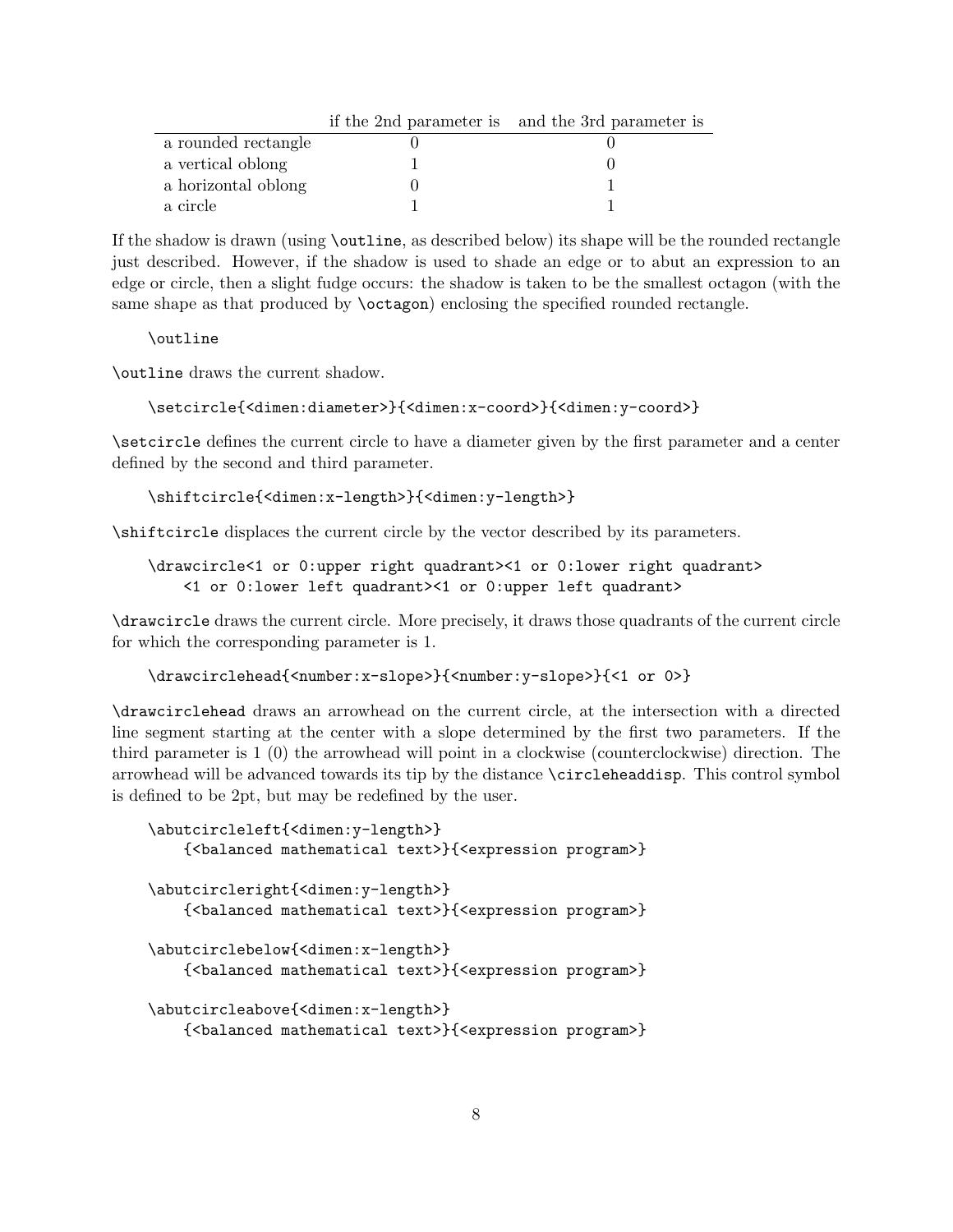Each of these macros uses the <br/>balanced mathematical text> to initialize an expression state (in the same way as \vertex) and then executes the <expression program>, which must establish a shadow. The material in the final expression state produced by this program is then placed in the expression state of the expression program containing the call of \abutcircle... , at a location such that shadow touches the current circle on the outside of this circle. For \abutcircleleft and  $\Delta$  butcircleright the first parameter gives the y-coordinate of the point at which the center is to be located. For \abutcirclebelow and \abutcircleabove the first parameter gives the x-coordinate.

Actually, the abutment is approximate. For \abutcircleabove, the shadow is abutted against three tangents to the current circle, that touch at the top of the circle and at the two points 45 degrees to the left and right of the top, and is then given the lowest of the three positions obtained by these abutments. The other three macros behave similarly.

An Example Consider the simple example in Figure [1.](#page-9-0) This call of \diagram contains a diagram program in which the four calls of \vertex place the expressions  $A, B, A',$  and  $B'$  at the four corners of a 100pt by 150pt rectangle. Then come four groups of five calls that draw edges along the sides of this rectangle and abut expressions to the middles of these edges.

In each group, \setedge determines the position of the edge, \shadeedge adjusts the end points to exclude the shadows of the expressions that have been placed at these points by \vertex, \drawsolidedge draws the edge as a solid line, and \drawedgehead places an arrowhead at the end of the edge. Then \abut... places an expression above, below, to the left, or to the right of the midpoint of the edge, so that its shadow touches the edge.

In the calls of \vertex, {\border{3pt}{4pt}\rect} is an expression program that enlarges the current rectangle by 3pt at the left and right and by 4pt at the top and bottom, and then establishes this expanded rectangle as the shadow. In the calls of  $\abla$ - $\dots$ , {\border{2pt}{2pt}\octagon{3pt}} is an expression program that enlarges the current rectangle by 2pt on each side and then defines the shadow to be an octagon inscribed in this expanded rectangle, with slanted edges of length 4.24pt.

The result is as follows:

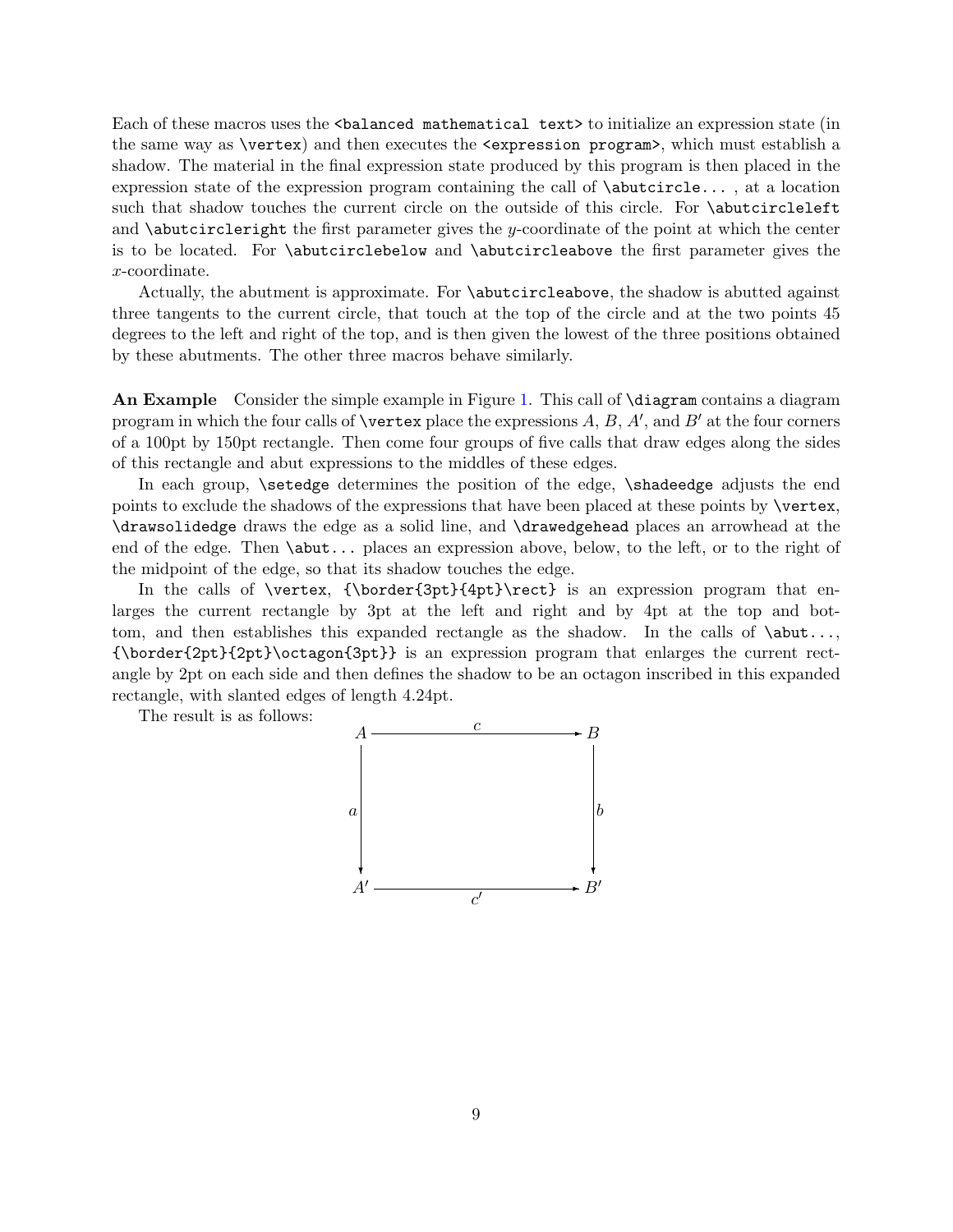```
\setminus[
\diagram{
  \vertex 0,100:{A}{\border{3pt}{4pt}\rect}
  \vertex 150,100:{B}{\border{3pt}{4pt}\rect}
  \vertex 0,0:\{A'\}\{\text{3pt}\{4pt\}\text{}\vertex 150,0:{B'}{\border{3pt}{4pt}\rect}
  \setedge 0,100,150,100:
  \shadeedge
  \drawsolidedge
  \drawedgehead{100}10
  \abutabove 75:{\textstyle c}{\border{2pt}{2pt}\octagon{3pt}}
  \setedge 0,0,150,0:
  \shadeedge
  \drawsolidedge
  \drawedgehead{100}10
  \abutbelow 75:{\textstyle c'}{\border{2pt}{2pt}\octagon{3pt}}
  \setedge 0,100,0,0:
  \shadeedge
  \drawsolidedge
  \drawedgehead{100}10
  \abutleft 50:{\textstyle a}{\border{2pt}{2pt}\octagon{3pt}}
  \setedge 150,100,150,0:
  \shadeedge
  \drawsolidedge
  \drawedgehead{100}10
  \abutright 50:{\textstyle b}{\border{2pt}{2pt}\octagon{3pt}}
}
\lambda]
```
<span id="page-9-0"></span>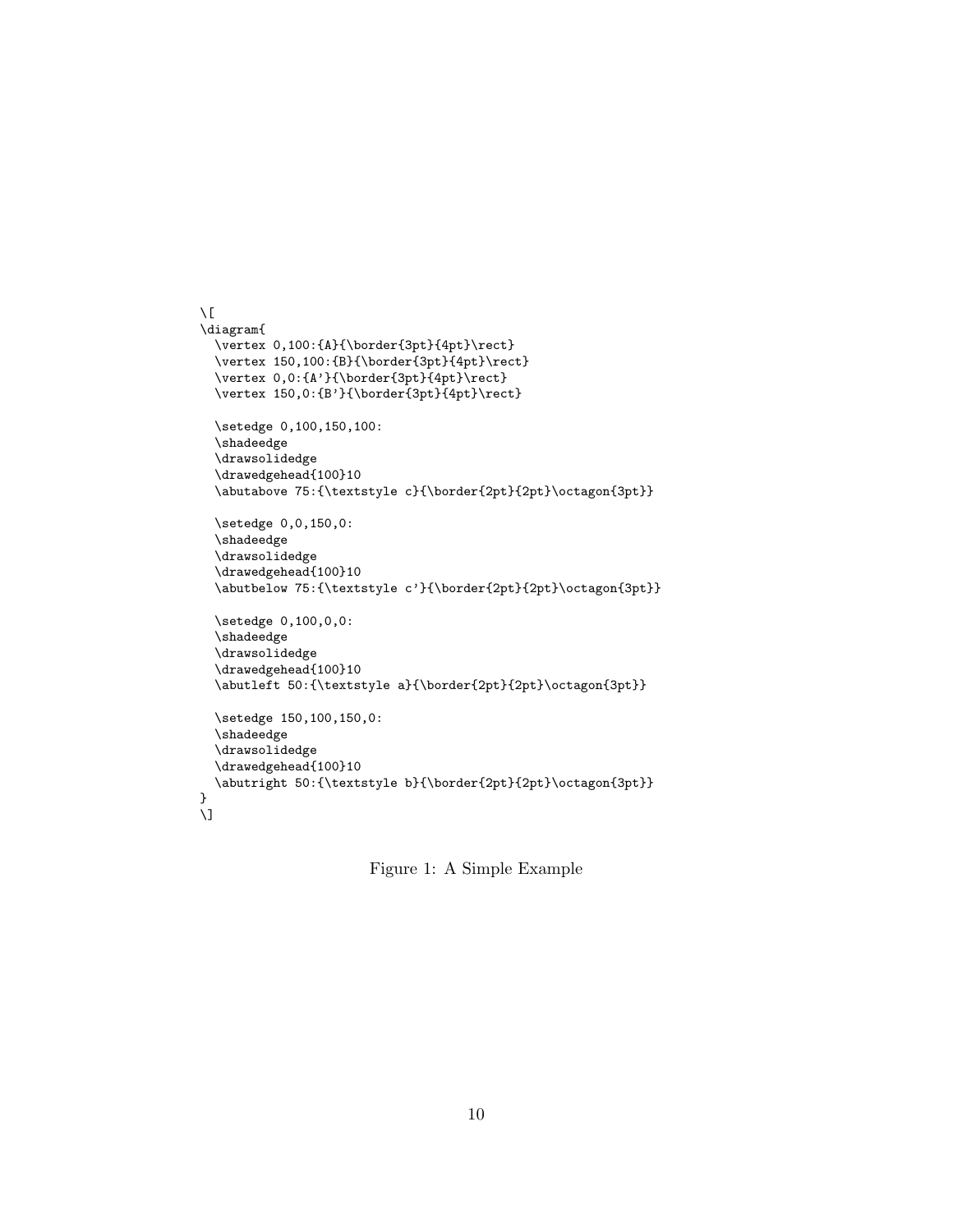# <span id="page-10-0"></span>4 The Macros for Category-Theory Diagrams

Now we describe the additional macros oriented towards category-theory diagrams. The main level program is

\ctdiagram{<diagram program>}

\ctdiagram is similar to \diagram, except that it executes \ctsolid, \cthead, and \ctoutermid (described below) before the <diagram program>, so that the category-theory macros for drawing edges will draw solid edges with arrowheads and will calculate midpoints of edges before shading or displacement.

Within a diagram program, one can call the following macros (in addition to the general macros described previously):

```
\ctvg<number:x-coord>,<number:y-coord>:
    {<balanced mathematical text>}{<expression program>}
```
\ctv<number:x-coord>,<number:y-coord>:{<br/>\balanced mathematical text>}

\ctvg is similar to \vertex, except that:

- 1. The <br/>balanced mathematical text> is set in \ctvertexstyle. The control symbol \ctvertexstyle is defined to be \displaystyle, but may be redefined by the user.
- 2. The execution of the <expression program> is followed by a "standard expression program" that enlarges the current rectangle by \ctvertexborderlr on the left and right and by \ctvertexbordertb on the top and bottom, and then creates a rectangular shadow of the same size. The control symbols \ctvertexborderlr and \ctvertexbordertb are defined to be 3pt and 4pt respectively, but may be redefined by the user.

\ctv is similar to \ctvg except that only the standard expression program is executed.

\ctsolid

\ctdash

\ctdot

These macros cause subsequent executions of the edge-drawing macros described below to draw solid, dashed, or dotted edges respectively. Horizontal and vertical dashed edges are drawn by \drawdashedge{7pt}{7pt}11, but other dashed edges are drawn by \drawdashedge{15pt}{7pt}01. Dotted edges are drawn by \drawdotedge{8pt}1. (These conventions can be altered by redefining the macros \zzctdrawdashedge and \zzctdrawdotedge.)

\cthead

\ctnohead

\cthead (\ctnohead) causes subsequent executions of the edge-drawing macros described below to draw (not to draw) arrowheads.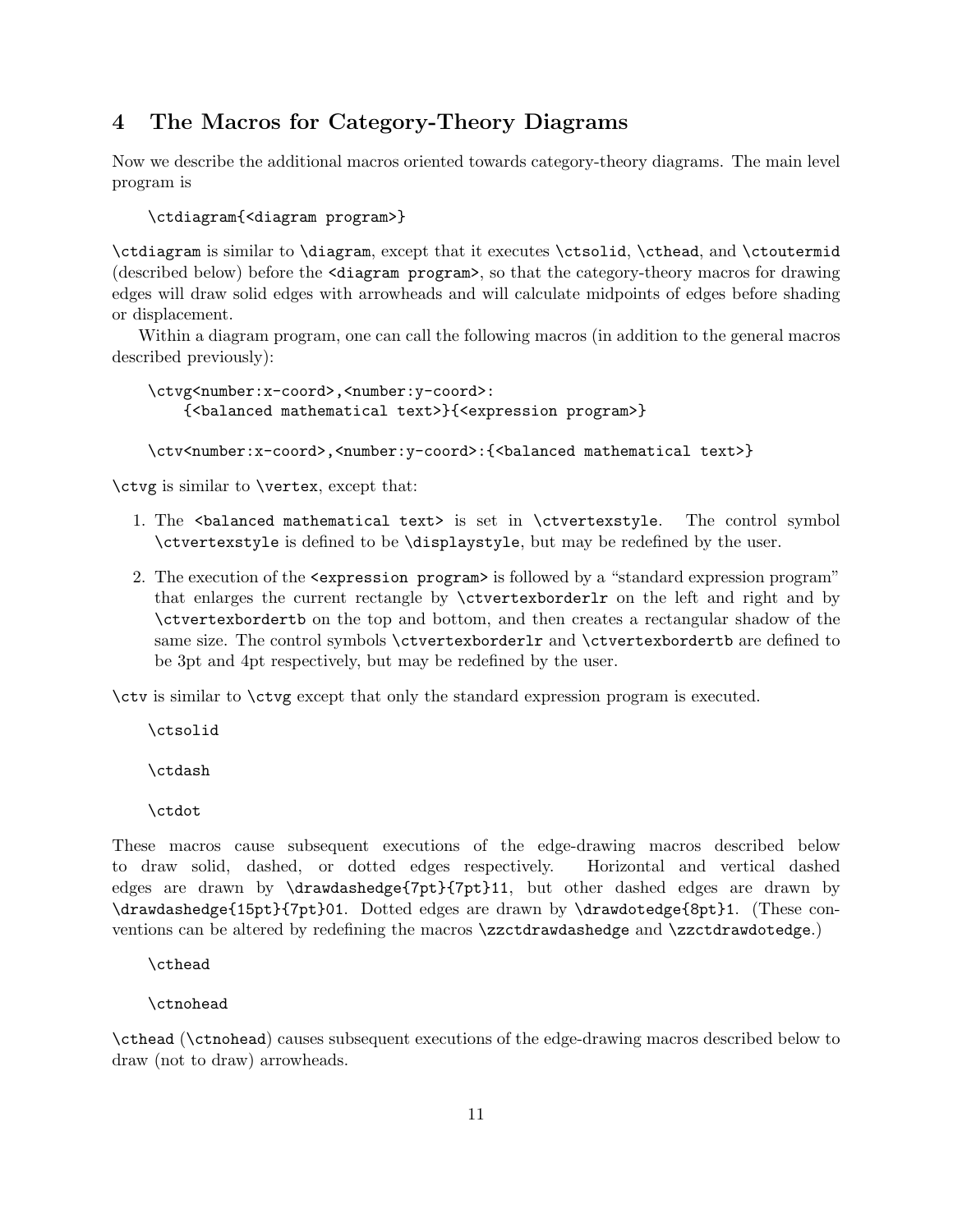## \cten<number:x-start-coord>,<number:y-start-coord>,<number:x-end-coord>, <number:y-end-coord>:

\cten draws an edge from x-start to x-end, after shading the start and end points with any shadows associated with these points on the vertex list. The edge will be solid, dashed, or dotted depending upon whether \ctsolid, \ctdash, or \ctdot was called last. An arrowhead will or will not be placed at the end point depending upon whether \cthead or \ctnohead was called last.

```
\ctetg<number:x-start-coord>,<number:y-start-coord>,<number:x-end-coord>,
    <number:y-end-coord>;<number:x-coord>:{<balanced mathematical text>}
```

```
\ctebg<number:x-start-coord>,<number:y-start-coord>,<number:x-end-coord>,
    <number:y-end-coord>;<number:x-coord>:{<balanced mathematical text>}
```

```
\ctelg<number:x-start-coord>,<number:y-start-coord>,<number:x-end-coord>,
    <number:y-end-coord>;<number:y-coord>:{<balanced mathematical text>}
```

```
\cterg<number:x-start-coord>,<number:y-start-coord>,<number:x-end-coord>,
    <number:y-end-coord>;<number:y-coord>:{<balanced mathematical text>}
```
Each of these macros draws an edge in the same way as \cten, and then abuts the <balanced mathematical text> to the

| top    | for | \ctetg |
|--------|-----|--------|
| bottom | for | \ctebg |
| left   | for | \ctelg |
| right  | for | \cterg |

of the edge, with its center placed at the x-coordinate (for  $\ctet{g}$  or  $y$ -coordinate (for \ctelg or \cterg) specified by the fifth parameter. The abutted expression is set in \ctabutstyle, with an octagonal shadow (of the shape produced by **\octagon**). This octagon will be inscribed in a rectangle obtained by bordering the expression by \ctabutborderlr on the left and right, and by \ctabutbordertb on the top and bottom; the length of the slanted sides of the octagon will be \ctabutborderinset times the square root of 2.

The relevant control symbols are defined to be:

| \ctabutstyle             | \textstyle |
|--------------------------|------------|
| \ctabutborderlr          | 2pt        |
| \ctabutbordertb          | 2pt        |
| <i>ctabutborderinset</i> | 3pt        |

These symbols may be redefined by the user, but \ctabutborderinsetdouble must also be redefined so that its value is twice \ctabutborderinset.

\ctetg and \ctebg should not be used to draw a vertical edge; \ctelg and \cterg should not be used to draw a horizontal edge.

```
\ctetbg<number:x-start-coord>,<number:y-start-coord>,<number:x-end-coord>,
    <number:y-end-coord>;<number:x-coord>,<number:x-coord>:
    {<1 or 0>}{<1 or 0>}
    {<balanced mathematical text>}{<balanced mathematical text>}
```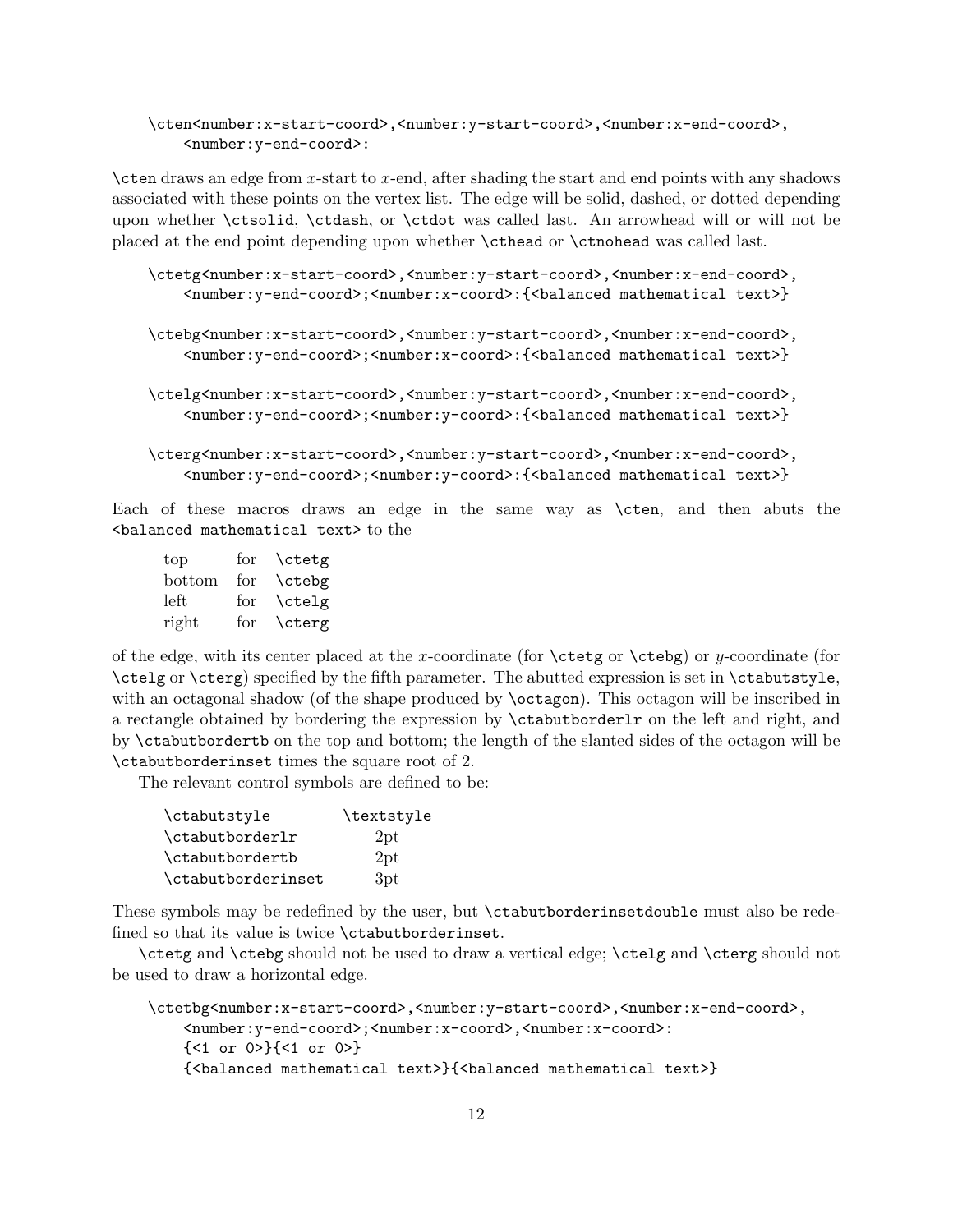\ctetbg draws a pair of edges in the same manner as \cten and then abuts the first <balanced mathematical text> above the pair, in the same manner as \ctetg, with its center placed at the x-coordinate specified by the fifth parameter, and abuts the second  $\delta$  shalanced mathematical text> below the pair, in the same manner as  $\c{tebg}$ , with its center placed at the x-coordinate specified by the sixth parameter. If the seventh parameter is 1 (and \cthead has been called most recently), the arrowhead on the upper edge will occur at the end point; otherwise it will occur (pointing backwards) at the start point. The eighth parameter controls the arrowhead on the lower edge similarly. The distance between the edges will be twice the control symbol \ctdoubleedgedisp, which is defined to be 2pt, but may be redefined by the user.

\ctetbg should not be used to draw a vertical edge.

```
\ctelrg<number:x-start-coord>,<number:y-start-coord>,<number:x-end-coord>,
    <number:y-end-coord>;<number:y-coord>,<number:y-coord>:
    {<1 or 0>}{<1 or 0>}
    {<balanced mathematical text>}{<balanced mathematical text>}
```
\ctelrg draws a pair of edges in the same manner as \cten and then abuts the first  $\lambda$  shalanced mathematical text> to the left, in the same manner as  $\text{ctetg}$ , with its center placed at the y-coordinate specified by the fifth parameter, and abuts the second  $\alpha$  stalanced mathematical text to the right, in the same manner as  $\cte$  with its center placed at the y-coordinate specified by the sixth parameter. If the seventh parameter is 1 (and \cthead has been called most recently), the arrowhead on the left edge will occur at the end point; otherwise it will occur (pointing backwards) at the start point. The eighth parameter controls the arrowhead on the right edge similarly. The distance between the edges will be twice the control symbol \ctdoubleedgedisp, which is defined to be 2pt, but may be redefined by the user.

\ctelrg should not be used to draw a horizontal edge.

```
\ctet<number:x-start-coord>,<number:y-start-coord>,<number:x-end-coord>,
    <number:y-end-coord>:{<balanced mathematical text>}
```
- \cteb<number:x-start-coord>,<number:y-start-coord>,<number:x-end-coord>, <number:y-end-coord>:{<balanced mathematical text>}
- \ctel<number:x-start-coord>,<number:y-start-coord>,<number:x-end-coord>, <number:y-end-coord>:{<balanced mathematical text>}
- \cter<number:x-start-coord>,<number:y-start-coord>,<number:x-end-coord>, <number:y-end-coord>:{<balanced mathematical text>}
- \ctetb<number:x-start-coord>,<number:y-start-coord>,<number:x-end-coord>, <number:y-end-coord>:{<1 or 0>}{<1 or 0>} {<balanced mathematical text>}{<balanced mathematical text>}
- \ctelr<number:x-start-coord>,<number:y-start-coord>,<number:x-end-coord>, <number:y-end-coord>:{<1 or 0>}{<1 or 0>} {<balanced mathematical text>}{<balanced mathematical text>}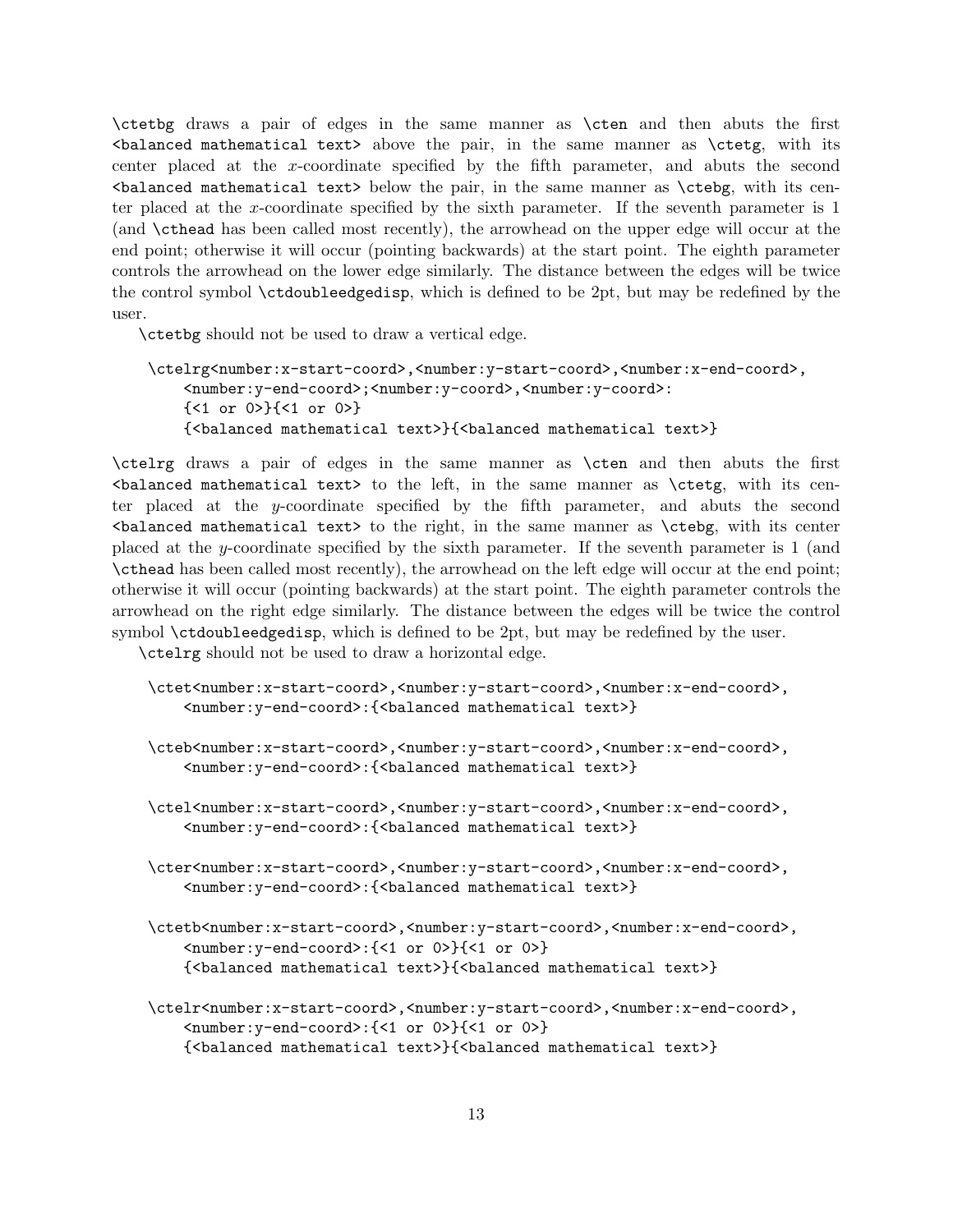These macros behave similarly to their cousins described above, except that the fifth parameter (and also the sixth parameter in the case of \ctetb and \ctelr) is omitted. In its place, these macros use the  $x$ - or  $y$ -coordinate of the midpoint between the start and end points of the edge. If \ctoutermid (described below) has been called most recently, then the midpoint will be calculated from the start and end coordinates given as parameters to the macros. If \ctinnermid (described below) has been called most recently, then the midpoint will be computed after displacement and shading, so that it will be the midpoint of the actual line segment that is printed. (In the case of \ctetb and \ctelr, this midpoint will be calculated separately for the two edges that are printed.)

\ctoutermid

#### \ctinnermid

These macros control the calculation of edge midpoints as described above.

Within a expression program, one can call the following macros (in addition to the general macros described previously):

```
\ctgl{<balanced mathematical text>}
\ctgr{<balanced mathematical text>}
```
These macros are similar to \leftghost and \rightghost except that the <balanced mathematical text> is set in \ctvertexstyle.

```
\ctlptl{<br/>balanced mathematical text>}
\ctlptr{<br/>balanced mathematical text>}
\ctlpbr{<br/>Sbalanced mathematical text>}
\ctlpbl{<br/>balanced mathematical text>}
```
These macros print a loop (three quarters of a circle) of diameter \ctloopdiameter on the exterior of the current rectangle, with its center at the

| top left     | for | \ctlptl |
|--------------|-----|---------|
| top right    | for | \ctlptr |
| bottom right | for | \ctlpbr |
| bottom left  | for | \ctlpbl |

corner of the current rectangle, and with a clockwise arrowhead at the clockwise end of the loop. Then the <br/>balanced mathematical text> is abutted to the

| left  | for | \ctlptl |
|-------|-----|---------|
| right | for | \ctlptr |
| right | for | \ctlpbr |
| left  | for | \ctlpbl |

of the loop, with its center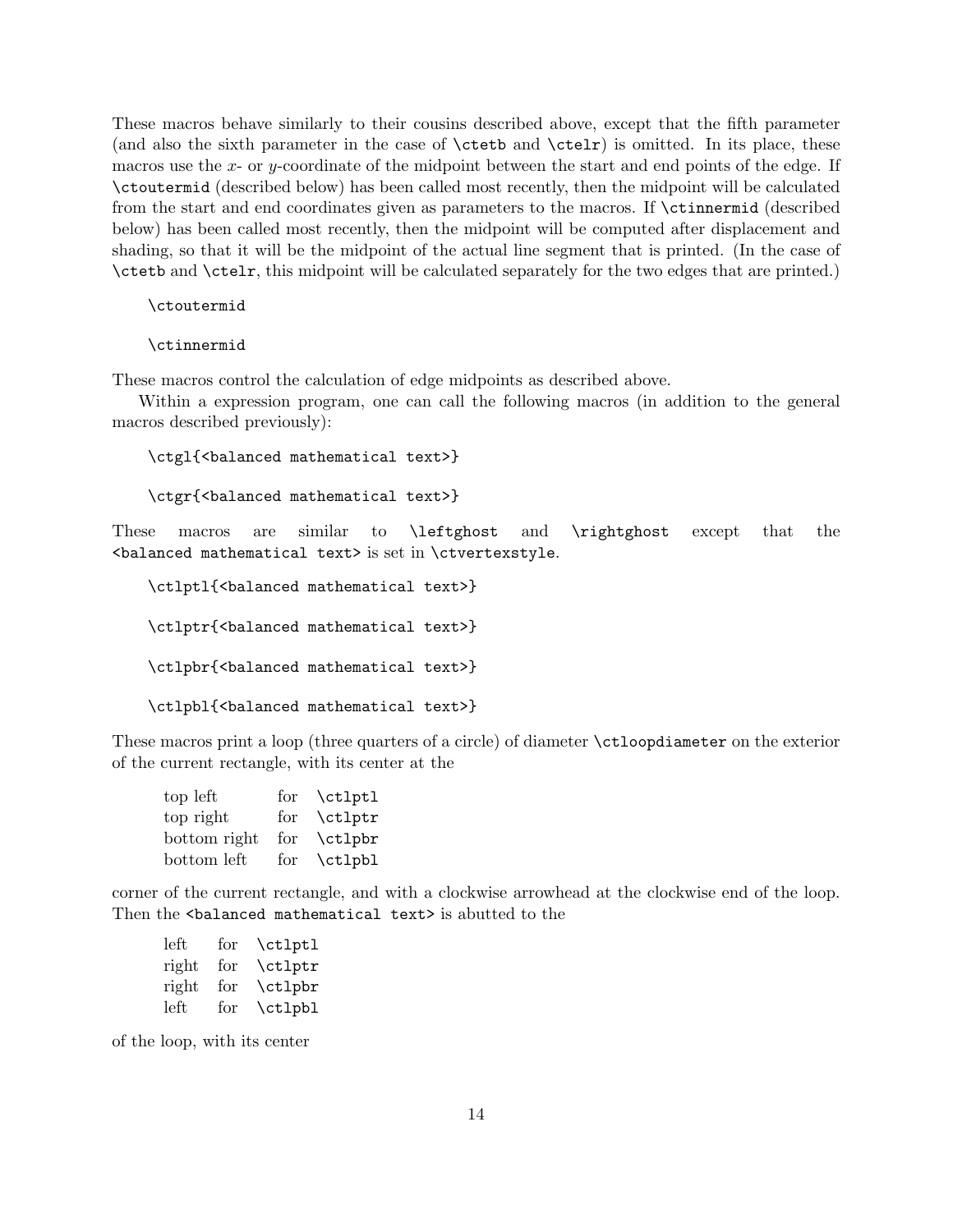| above          | for | \ctlptl |
|----------------|-----|---------|
| above          | for | \ctlptr |
| $_{\rm below}$ | for | \ctlpbr |
| below          | for | \ctlpbl |

the center of the loop by the distance 5pt.

The control symbols \ctloopdiameter and \ctabutcircledisp are defined to be 20pt and 5pt respectively, but may be redefined by the user.

The current rectangle is expanded by \ctvertexborderlr at the left and right and by \ctvertexbordertb at the top and bottom before the loop center is determined, and is contracted to its original size afterwards. Thus the loop center will lie at a corner of the shadow that will be produced by the "standard expression program" executed by \ctvg. (Actually, the loop center is displaced by \circleheaddisp, so that the tip of the arrowhead will just touch the shadow.) The arrowhead is always printed, regardless of the use of \cthead and \ctnohead.

The <br/>balanced mathematical text> is set in \ctabutstyle, and is given an octagonal shadow in the same manner as by \ctetg. The abutment to the loop is similar to that performed by \abutcircleleft or \abutcircleright.

```
\ctlptlcc{<balanced mathematical text>}
\ctlptrcc{<balanced mathematical text>}
\ctlpbrcc{<balanced mathematical text>}
\ctlpblcc{<balanced mathematical text>}
```
These macros are similar to their cousins described above, except that a counterclockwise arrowhead is placed at the counterclockwise end of the loop.

An Example The following program produces the same display as the previous example.

```
\sqrt{ }\ctdiagram{
  \ctv 0,100:{A}
  \ctv 150,100:{B}
  \ctv 0,0:{A'}
  \ctv 150,0:{B'}
  \ctet 0,100,150,100:{c}
  \cteb 0,0,150,0:{c'}
  \ctel 0,100,0,0:{a}
  \cter 150,100,150,0:{b}
}
\setminus]
```
Less trivial examples of the usage of these macros are found in Section [6](#page-15-1) and in diagmactest.tex.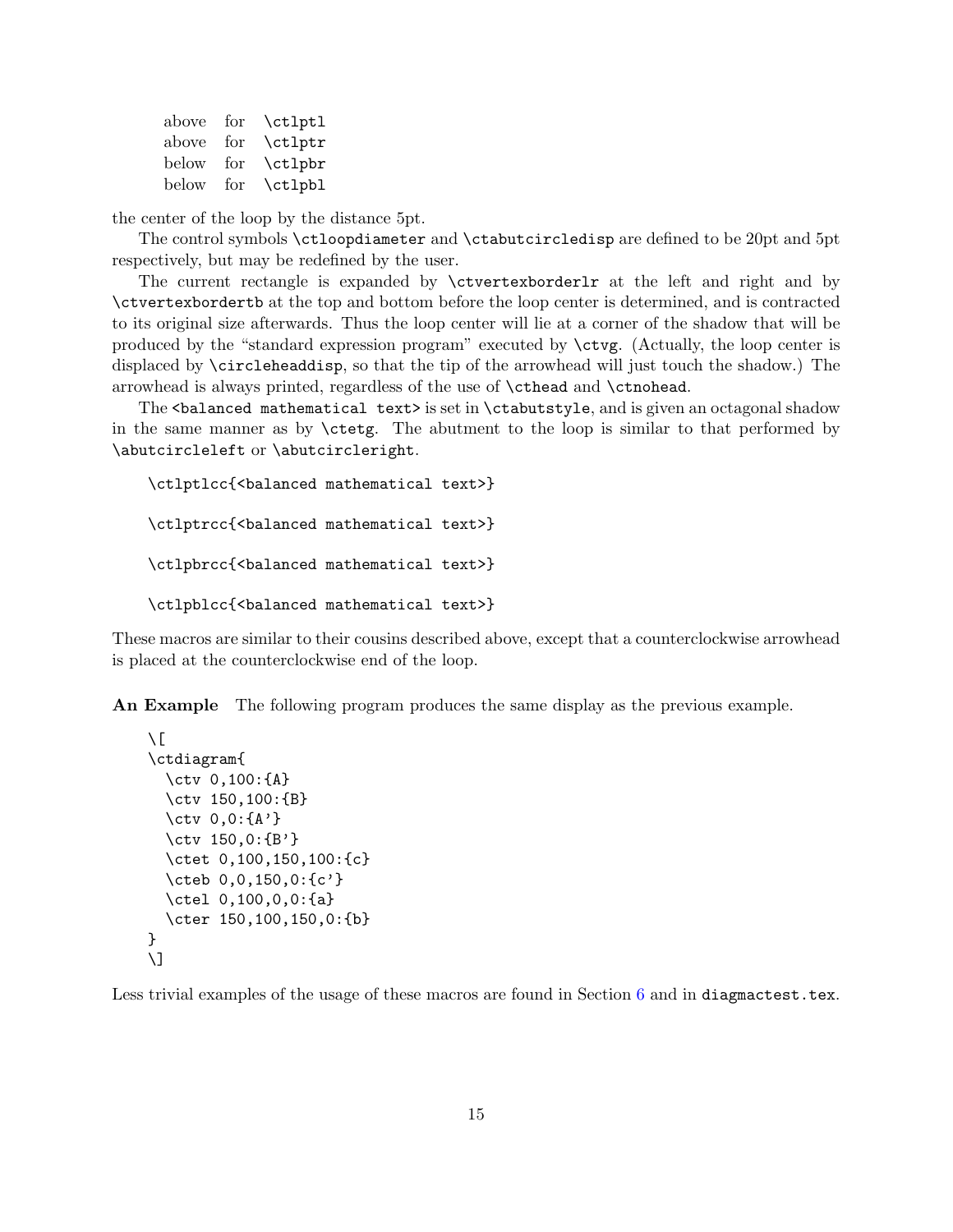## <span id="page-15-0"></span>5 Extensions

This section describes two macros that have been added to diagmac2.sty by Bob Tennent (and are not in Reynolds's original diagmac).

\drawedgebar

\drawedgebar draws a bar across the end of the current edge.

```
\ctec<number:x-start-coord>,<number:y-start-coord>,
     <number:x-end-coord>,<number:y-end-coord>,
     <number:x-ctrl-coord>,<number:y-ctrl-coord>:{<balanced mathematical text>}
```
\ctec draws a bezier-curve edge from the start point to the end point, using the third point as a control point. The <br/>balanced mathematical text> is centered at the control point.

## <span id="page-15-1"></span>6 Examples



```
\sqrt{ }\ctdiagram{
 \def\diagramunit{0.8pt}
 \ctinnermid
\ctv 0,100:{a}
\ctv 150,100:{f(a)}
 \ctv 0,0:{g(a)}
 \ctv 150,0: {f(g(a))=g(f(a))}
 \ctet 0,100,150,100:{f}
 \drawedgebar
 \cteb 0,0,150,0:{f}
 \drawedgebar
 \ctel 0,100,0,0:{g}
 \drawedgebar
  \cter 150,100,150,0:{g}
  \drawedgebar
}
```

```
\setminus]
```


```
\sqrt{2}\ctdiagram{
  \ctv 0,0: {I\otimes v}
 \ctv 0,60: {(I\otimes I)\otimes v}
\ctv -80,60: {I\otimes (I\otimes v)}
\ctv 80,60: {I\otimes (I\otimes v)}
 \ctelg -80,60,0,0;25:{I\otimes\lambda_v\!}
 \cterg 80,60,0,0;25:{\,\lambda{_I\otimes v}}
 \ctec -80,60,80,60,0,80:{\mathsf{id}}
 \cteb -80,60,0,60:{\alpha^{-1}}
  \cteb 0,60,80,60:{\alpha^{-1}}
  \ctv 0,36:{\rho_I\otimes v =\lambda_I\otimes v}
  \ctnohead
 \cten 0,60,0,36:
  \cthead
  \cten 0,36,0,0:
}
\setminus]
```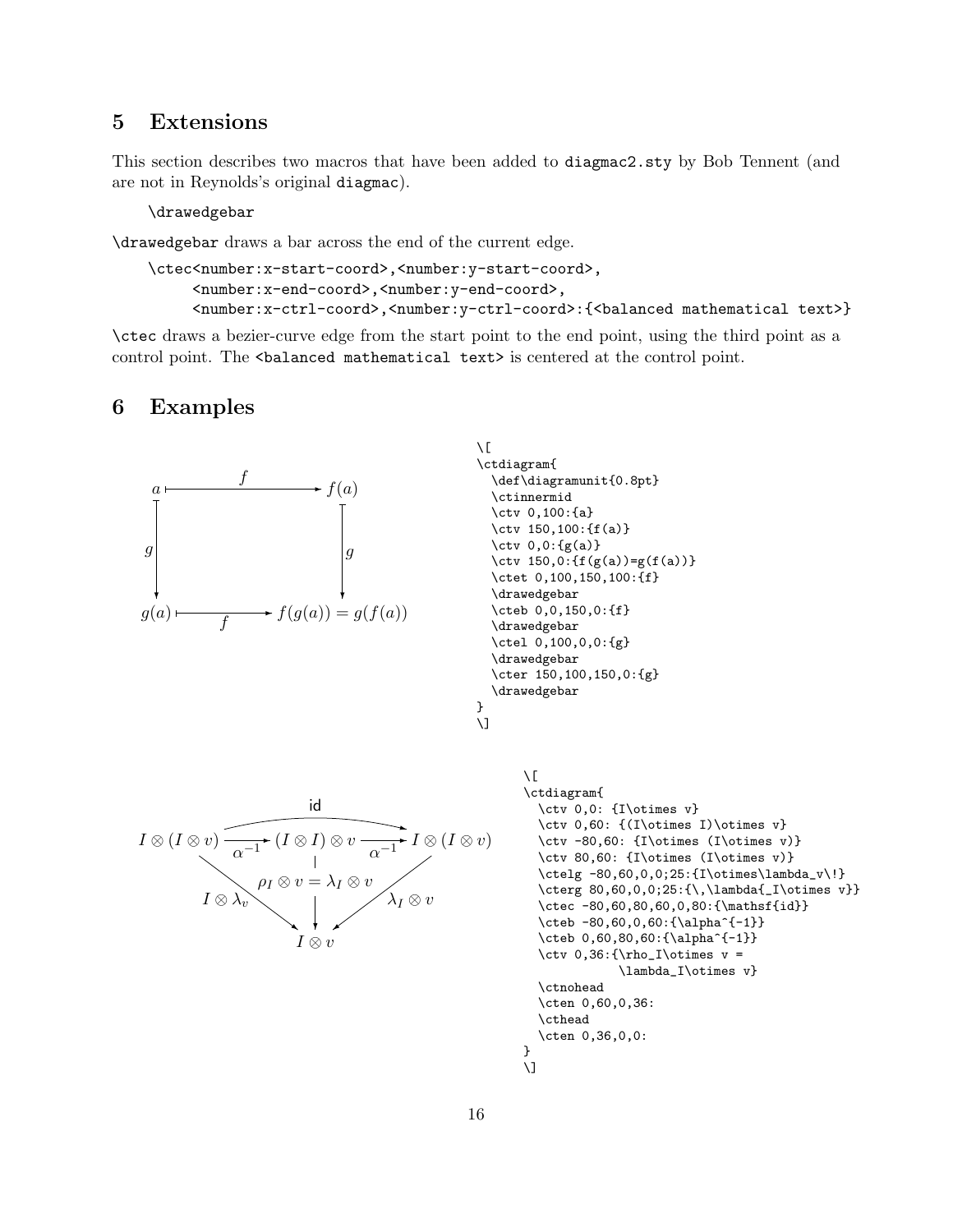



 $\setminus$  [

```
\ctdiagram{
  \ctv -60,0:{V}
  \ctv 60,0:{E}
  \ctv 0,0: {I}
  \cten 0,0,60,0:
  \ctnohead
  \cten -60,0,0,0:
  \ctet -50,20,50,20:{\delta_0}
  \setcircle{20pt}{\xstart}{\ystart}
  \shiftcircle{0pt}{-10pt}
  \drawcircle0001
  \drawcirclehead{-1}{0}{0}
  \setcircle{20pt}{\xend}{\yend}
  \shiftcircle{0pt}{-10pt}
  \drawcircle1000
  \cteb -50,-18,50,-18:{\delta_1}
  \setcircle{20pt}{\xstart}{\ystart}
  \shiftcircle{0pt}{10pt}
  \drawcircle0010
  \drawcirclehead{-1}{0}{1}
  \setcircle{20pt}{\xend}{\yend}
  \shiftcircle{0pt}{10pt}
  \drawcircle0100
}
```


#### $\setminus$  [

```
\ctdiagram{
  \ctv 0,0:{\widetilde{B}}
  \ctv 60,0:{B}
  \ctv 0,60:{E_b}
  \ctv 60,60:{E}
  \ctinnermid
  \cteb 0,0,60,0:{b}
  \cter 0,60,0,0:{q_b}
  \cteb 0,60,60,60:{\overline{b}}
  \cter 60,60,60,0:{q}
  \ctv -40,100: {\widetilde{E}}
  \ctec -40,100,0,0,-40,50:{\tilde{q}}
  \ctec -40,100,60,60,10,100:{p}
  \def\ctvertexborderlr{1pt}
  \def\ctvertexbordertb{1pt}
  \ctv -20,80:{\hat{p}}
  \ctnohead\ctdot
  \def\zzctdrawdotedge{\drawdotedge{2.5pt}1}
  \cten -40,100,-20,80:
  \cthead
  \def\zzctdrawdotedge{\drawdotedge{2.5pt}0}
  \cten -20,80,-6,66:
  \ctv 5,55:{\mbox{\Large$\lrcorner$}}
}
```

```
\lambda]
```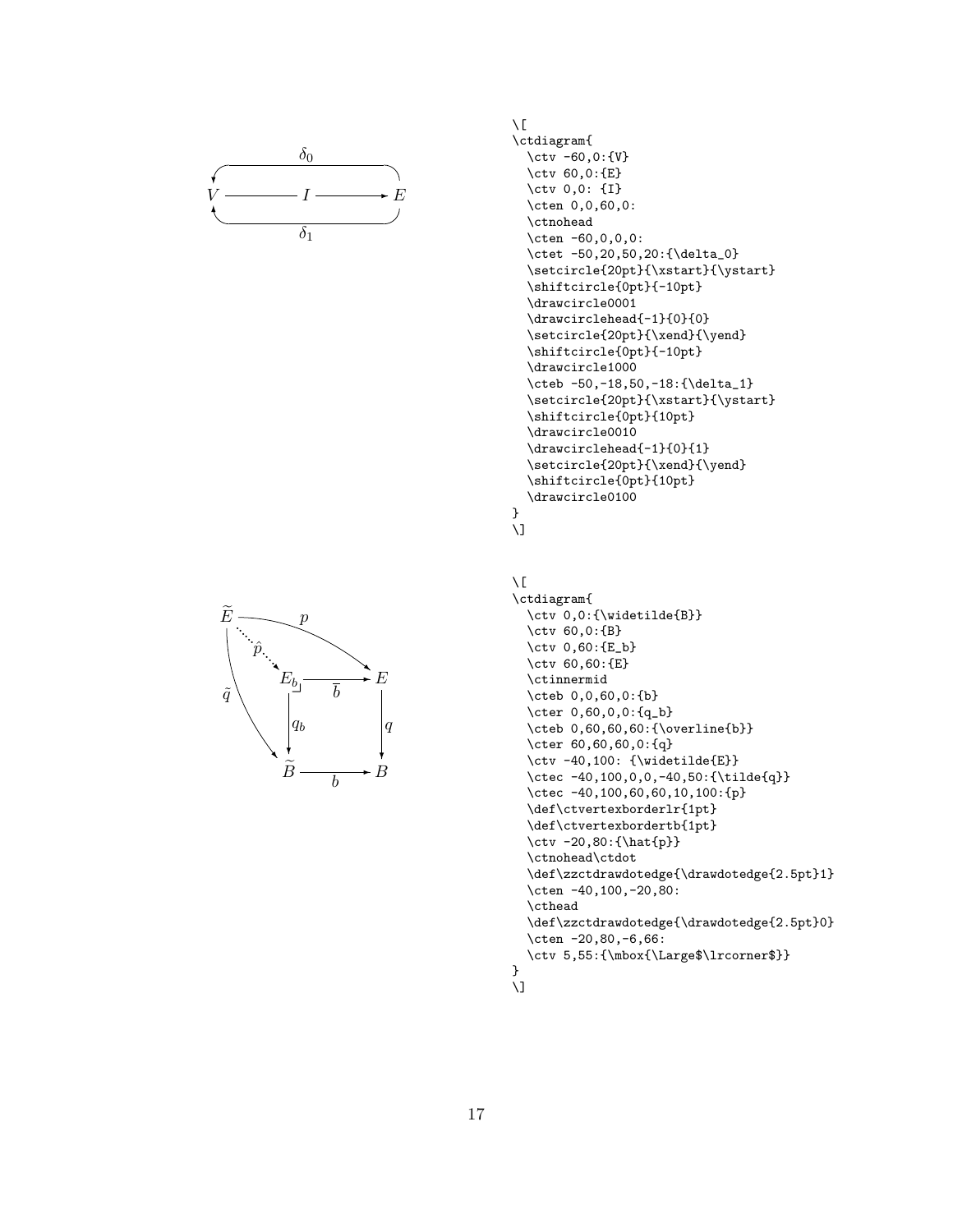

```
\sqrt{2}
```

```
\ctdiagram{\ctinnermid
 \ctv 0,0: {(I\otimes I) \otimes(v\otimes w)}
 \ctv 0,60: {I\otimes \bigl(I\otimes(v\otimes w)\bigr)}
 \ctv 0,120: {I\otimes \bigl((I\otimes v)\otimes w\bigr)}
 \ctv 80,180: {I\otimes\bigl((v\otimes I)\otimes w\bigr)}
 \ctv 200,0: {I\otimes (v\otimes w)}
 \ctv 200,180:{I\otimes \bigl(v\otimes(I\otimes w)\bigr)}
 \ctv 280,0:{v\otimes w}
  \ctv 280,60:{(I\otimes v)\otimes w}
  \ctv 280,120: { (I\otimes v)\otimes(I\otimes w)}
  \ctel 0,0,0,60:{\alpha^{-1}}
  \ctel 0,60,0,120:{I\otimes \alpha^{-1}}
  \ctet 0,0,200,0:{\rho_I\otimes(v\otimes v)}
  \ctet 200,0,280,0:{\lambda_{v\otimes w}}
  \ctelg 0,120,80,180;155:{I\otimes\sigma_{I,v}\otimes w}
  \ctet 80,180,200,180:{I\otimes \alpha^{-1}}
 \cterg 200,180,280,120;155:{\alpha^{-1}}
 \cter 280,120,280,60:{(I\otimes v)\otimes \lambda_w}
  \cter 280,60,280,0: {\lambda_v\otimes w}
  \ctv 240,30:{\alpha^{-1}}
 \ctnohead\cten 200,0,240,30:
 \cthead\cten 240,30,280,60:
  \ctv 100,30:{I\otimes\lambda_{v\otimes w}}
  \ctnohead\cten 0,60,100,30:
  \cthead\cten 100,30,200,0:
  \ctv 100,60:{I\otimes(\lambda_v\otimes w)}
  \ctnohead\cten 0,120,100,60:
  \cthead \cten 100,60,200,0:
  \ctv 120,120:{I\otimes (\rho_v\otimes w)}
  \ctnohead\cten 80,180,120,120:
 \cthead\cten 120,120,200,0:
 \ctv 200,90:{I\otimes (v\otimes \lambda_w)}
 \ctnohead\cten 200,180,200,90:
  \cthead\cten 200,90,200,0:
}
\setminus]
```